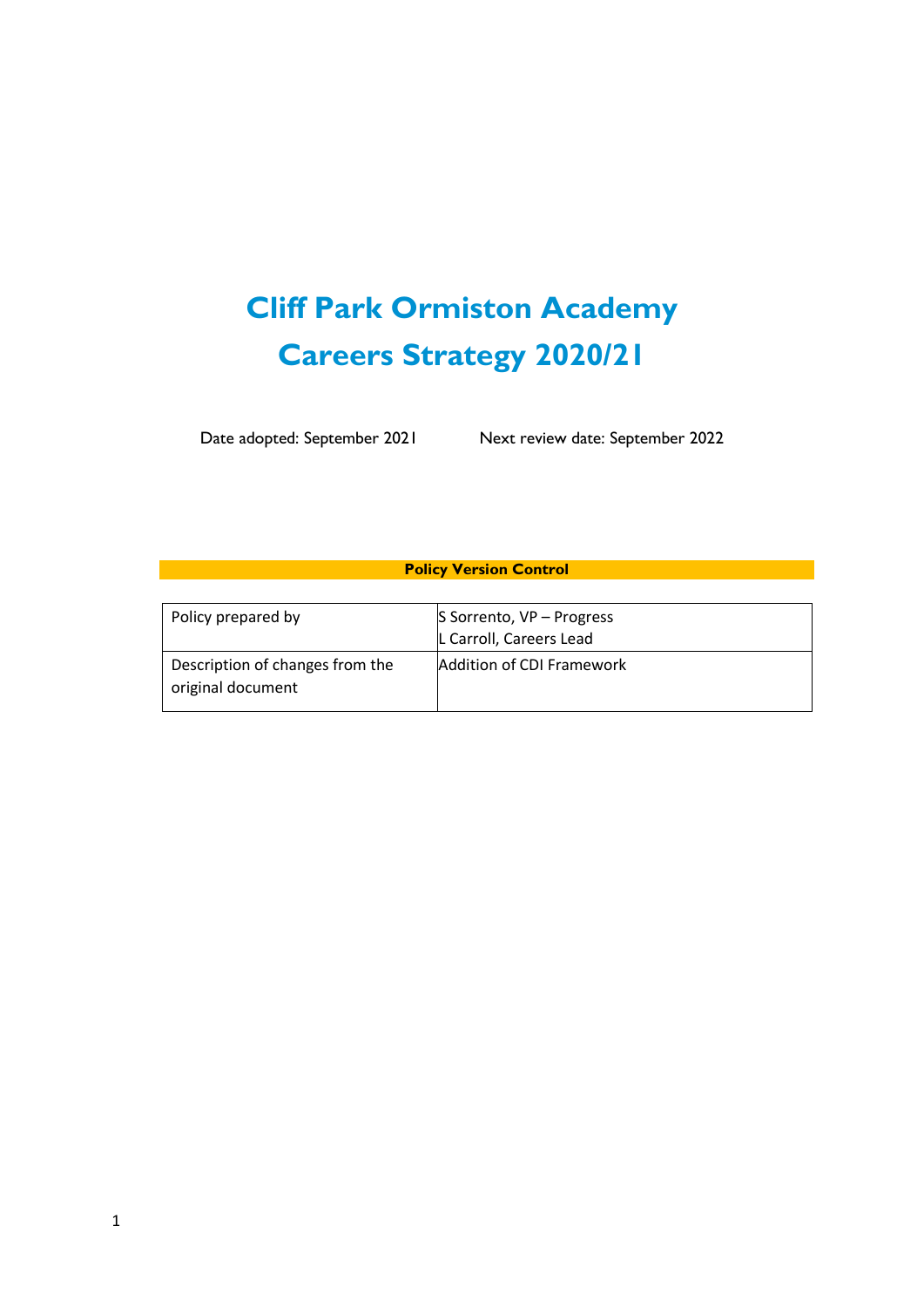## **Our Vision**

Cliff Park Ormiston Academy aims to enable students to develop the understanding, knowledge and skills needed to secure a positive destination of their choosing and to encourage them to become lifelong learners, taking responsibility for making successful transitions that shape a clear pathway into adult life. Our programme is underpinned by the **8 Gatsby Benchmarks** and the **CDI's Career Development Framework.** 

This strategy sets out a clear plan on how we intend to work towards meeting this vision in the short, medium and long term. It is to be read in conjunction with our careers policy that can be found **[here](https://ormistonacademiestrust.sharepoint.com/:w:/s/CPOACEIAG/EfXJKwz0dPFCtqNshBXmSssBg-wrpbXA4_r-8qJq1HVtWw?e=eCFFgl)**

## **Objectives**

- To meet the eight Gatsby benchmarks for good career guidance as recommended by the Department of Education Careers Strategy 2017
- To build upon the 'Quality in Careers Standard' accreditation (the nationally recognised award for CEIAG in English Secondary Schools), which the academy was awarded in February 2021.
- To become recognised as a 'Gold Standard' CEIAG provider with OAT
- To enable all learners to reach a positive destination in learning or training after Year 11 (0% NEET)
- To increase students' awareness of Local Market Information (LMI)
- To increase participation to Apprenticeships

We will monitor and evaluate our progression in achieving these aims on a termly basis with the Careers and Enterprise Company, ratified by the Co-Curriculum Sub-Committee. The programme will also be reviewed annually.

## **Our Strengths**

- Partnership work with UEA and NEACO
- Partnership work with local stakeholders (Careers Fair, Insight into Industry talks, Work Experience Preparation Days, Business Breakfast…)
- Succinct plan developed between VP, CL and CEC has the backing of Governors and SLT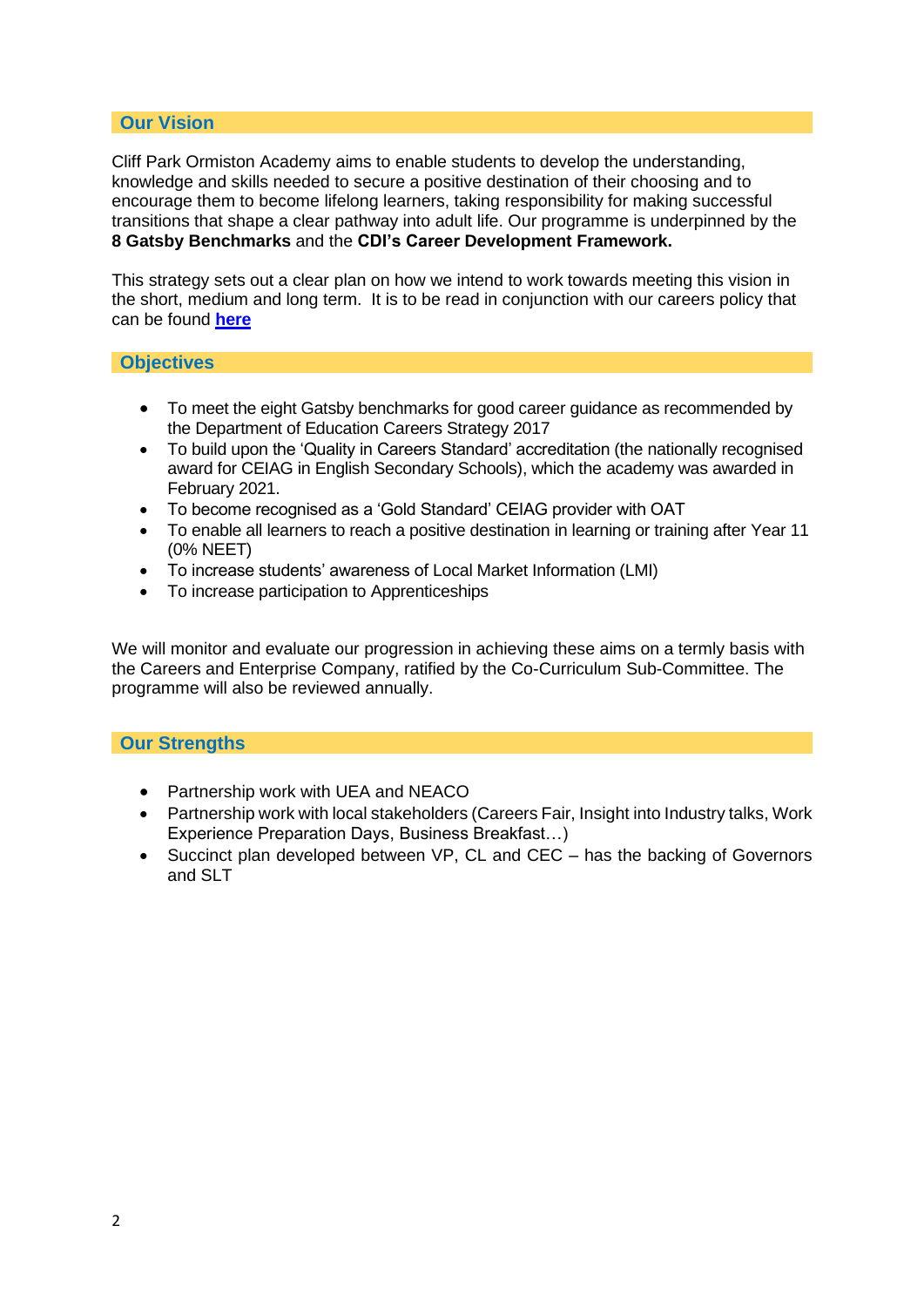**Careers Education Team Structure**



University of Suffolk East Norfolk Sixth Form East Coast College Etc.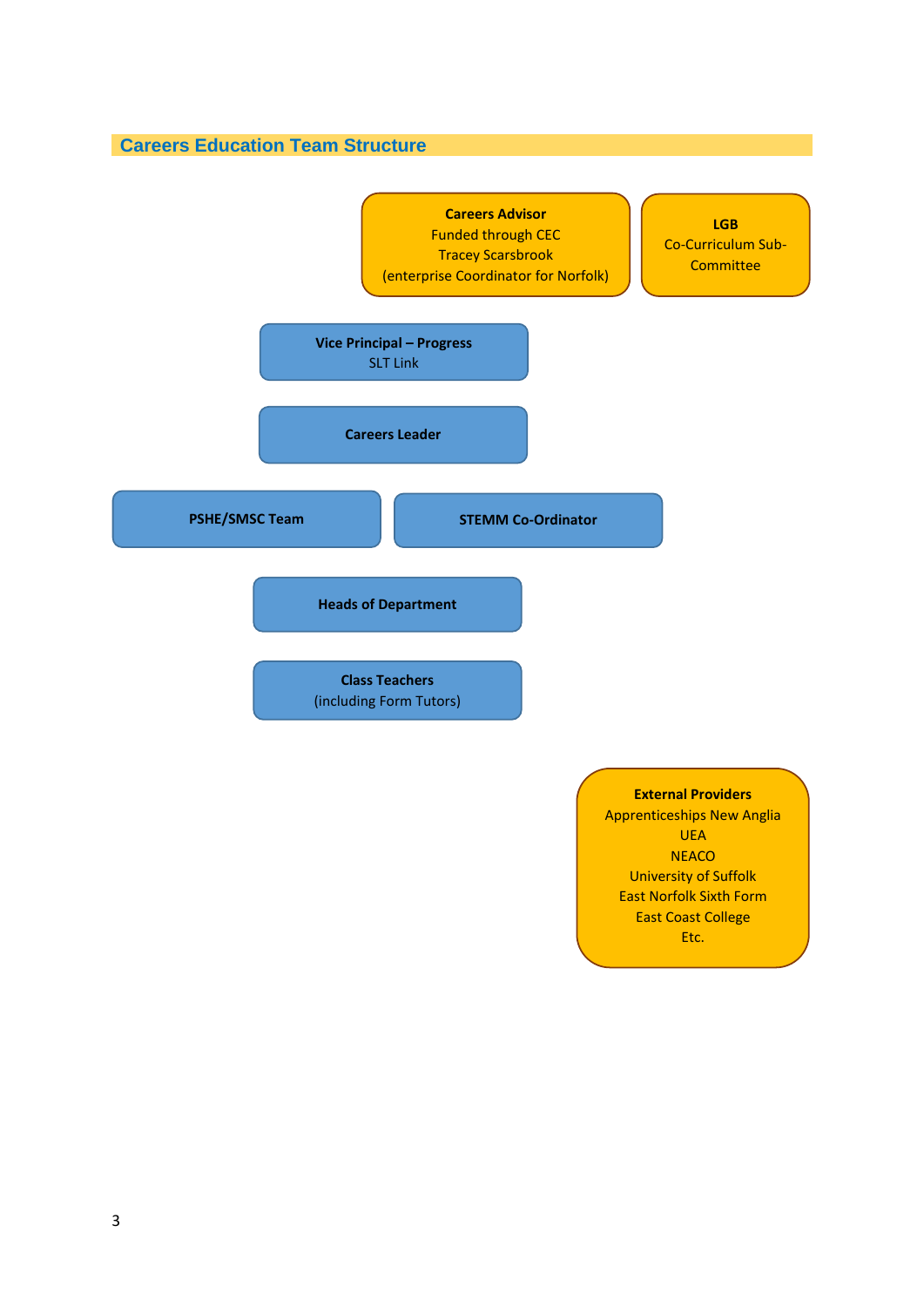## **The Gatsby Benchmarks (CEC Benchmarking Activity, January 2022)**

| <b>Benchmark</b>        |                                                               | <b>Criteria</b>                                                                                                                                                                                                                                                                                                                                                                                      | <b>CPOA</b><br><b>Fully</b><br><b>Achieved</b> | % Nat.<br><b>Fully</b><br><b>Achieved</b> |
|-------------------------|---------------------------------------------------------------|------------------------------------------------------------------------------------------------------------------------------------------------------------------------------------------------------------------------------------------------------------------------------------------------------------------------------------------------------------------------------------------------------|------------------------------------------------|-------------------------------------------|
| $\mathbf{1}$            | A stable careers<br>programme                                 | Every school and college should have an embedded programme of career education and guidance that is<br>known and understood by students, parents, teachers, governors and employers.                                                                                                                                                                                                                 | 82%                                            | 27%                                       |
| $\mathbf{2}$            | <b>Learning from</b><br>career & labour<br>market information | Every student, and their parents, should have access to good quality information about future study options<br>and labour market opportunities. They will need the support of an informed adviser to make best use of<br>available information.                                                                                                                                                      | 100%                                           | 52%                                       |
| 3                       | <b>Addressing the</b><br>needs of each<br>student             | Students have different career guidance needs at different stages. Opportunities for advice and support<br>need to be tailored to the needs of each student. A school's careers programme should embed equality<br>and diversity considerations throughout.                                                                                                                                          | 81%                                            | 25%                                       |
| $\overline{\mathbf{4}}$ | <b>Linking curriculum</b><br>learning to careers              | All teachers should link curriculum learning with careers. STEM subject teachers should highlight the<br>relevance of STEM subjects for a wide range of future career paths.                                                                                                                                                                                                                         | 100%                                           | 45%                                       |
| 5                       | <b>Encounters with</b><br>employers and<br>employees          | Every student should have multiple opportunities to learn from employers about work, employment and the<br>skills that are valued in the workplace. This can be through a range of enrichment activities including<br>visiting speakers, mentoring and enterprise schemes.                                                                                                                           | 100%                                           | 58%                                       |
| 6                       | <b>Experience of</b><br>workplace                             | Every student should have first-hand experiences of the workplace through work visits, work shadowing<br>and/or work experience to help their exploration of career opportunities and expand their networks.                                                                                                                                                                                         | 100%                                           | 52%                                       |
| 7                       | <b>Encounters with</b><br>further and higher<br>education     | All students should understand the full range of learning opportunities that are available to them. This<br>includes both academic and vocational routes and learning in schools, colleges, universities and in the<br>workplace.                                                                                                                                                                    | 95%                                            | 30%                                       |
| 8                       | <b>Personal guidance</b>                                      | Every student should have opportunities for guidance interviews with a career adviser, who could be<br>internal (a member of school staff) or external, provided they are trained to an appropriate level. These<br>should be available whenever significant study or career choices are being made. They should be<br>expected for all students but should be timed to meet their individual needs. | 100%                                           | 61%                                       |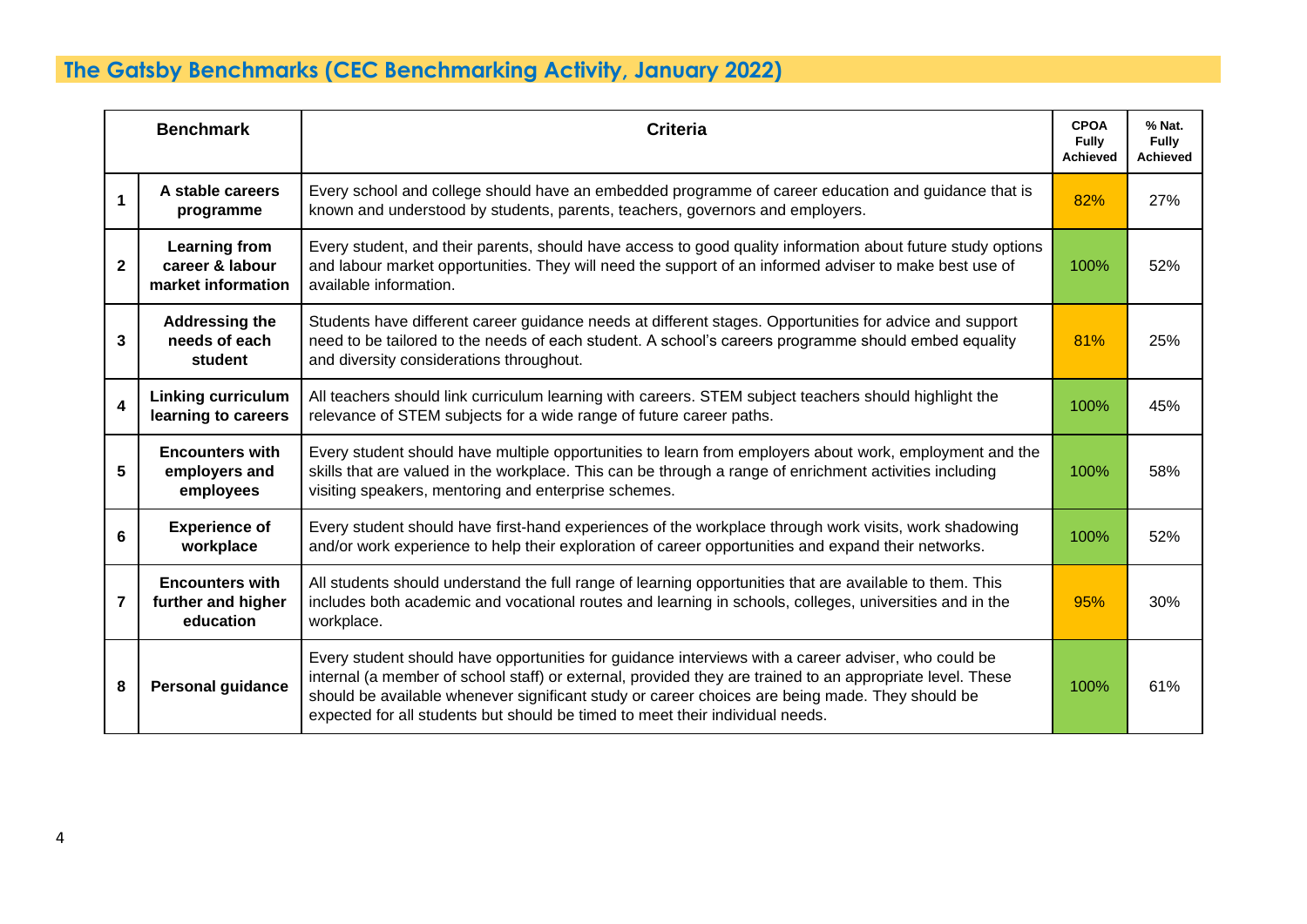## **CEIAG Short Term Planning for 2021/22**

#### **Staff Responsible:**

- Mr Sorrento (Vice Principal Progression)
- Mrs Carroll (PA to Vice Principal, Careers Leader)
- Mr Warnes (Enrichment)
- Mr Wright (STEM Co-ordinator)
- Mr Sewell (Character and Culture Lead)

## **Working with:**

● Tracy Scarsbrook, Enterprise Coordinator for Norfolk

## **Key:**

• **CDI career Development Framework**

| <b>Grow throughout life</b> | <b>Explore Possibilities</b> | <b>Manage career</b> |
|-----------------------------|------------------------------|----------------------|
| <b>Create opportunities</b> | <b>Balance life and work</b> | See the big picture  |

• **Gatsby Benchmarks**

| A stable careers programme                       | Encounters with employers and employees      |
|--------------------------------------------------|----------------------------------------------|
| Learning from career & labour market information | <b>Experience of workplace</b>               |
| Addressing the needs of each student             | Encounters with further and higher education |
| Linking curriculum learning to careers           | <b>Personal guidance</b>                     |





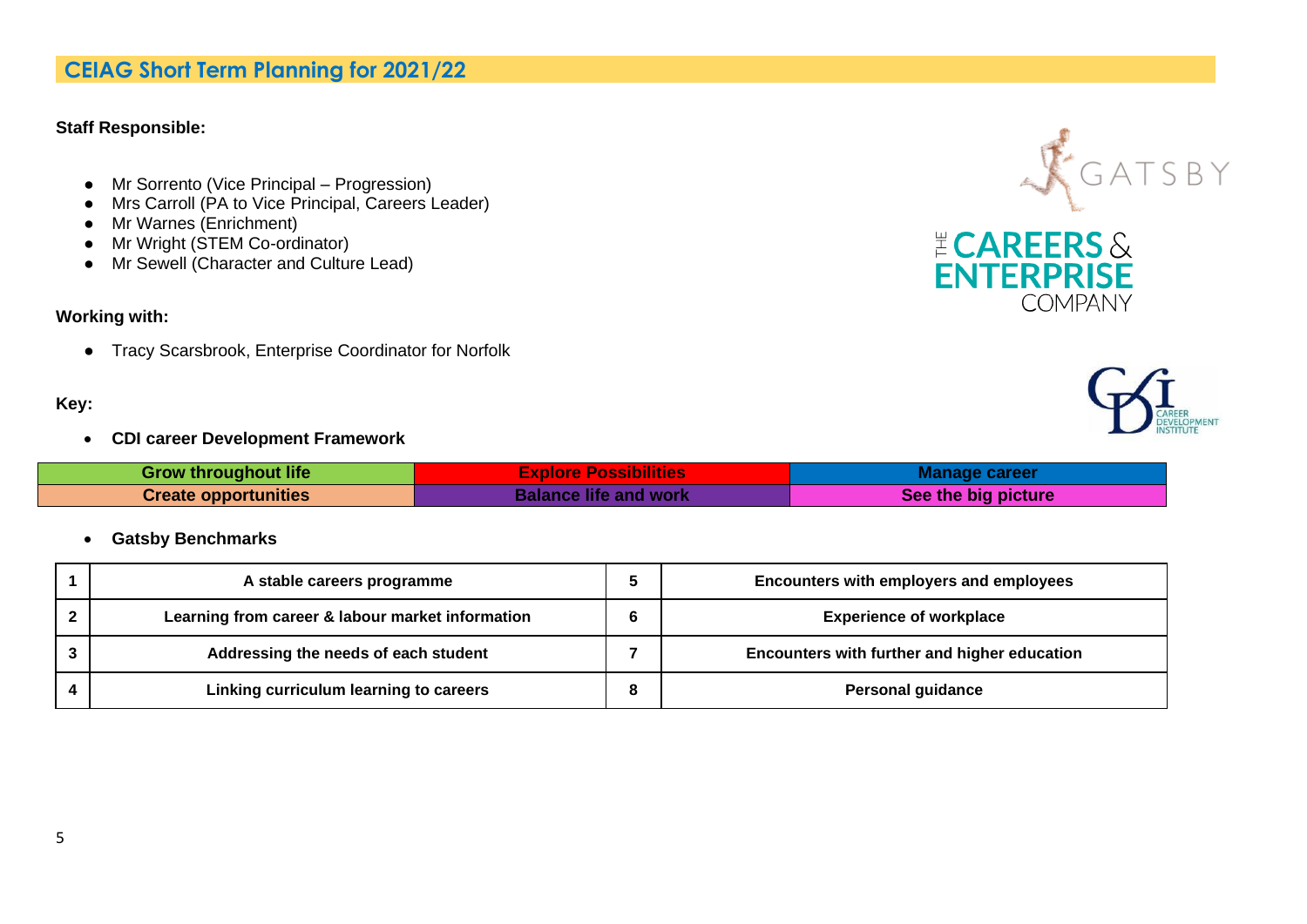|                         |                 |            |                                                                        | <b>YEAR 7</b>                                                                                                                                                                                       |             |                                       |
|-------------------------|-----------------|------------|------------------------------------------------------------------------|-----------------------------------------------------------------------------------------------------------------------------------------------------------------------------------------------------|-------------|---------------------------------------|
| <b>Overall Outcomes</b> |                 |            | <b>Positive Relationships</b><br>$\bullet$                             | Understanding that everyone has a career/future<br>Consider "trends" in employment and relate to possible "career" plans.<br>Consider the qualities, attitudes and skills needed for employability. |             |                                       |
|                         | <b>Delivery</b> |            | <b>Focus</b>                                                           | <b>Details</b>                                                                                                                                                                                      | <b>Lead</b> | <b>Date</b>                           |
|                         |                 | 3          | <b>Transition Support</b>                                              | Transition - 1 day for Y6                                                                                                                                                                           | <b>CMA</b>  | 6 Sept 2021                           |
|                         |                 | 1,<br>3, 8 | Personal Record Keeping                                                | Records of Achievement introduced to students in Year 7. Students updating their<br>career activities on Unifrog.                                                                                   | <b>LCA</b>  | <b>Sept 2021</b><br>April - July 2022 |
|                         |                 | 3          | Aspirations and future plans                                           | Careers questionnaire - students to fill out an online form where they will think about<br>what sectors and jobs currently interest them                                                            | <b>LCA</b>  | Sept 2021                             |
|                         |                 | 1,<br>4, 7 | A positive introduction to HE                                          | UEA Outreach - Future Stars - an assembly followed by a workshop where students<br>learn to identify links between HE and careers and skills needed                                                 | <b>LCA</b>  | Oct 2021                              |
|                         |                 | 4, 8       | <b>Careers and Enterprise Skills</b><br>(Within 'Character & Culture') | Awareness of consequences of actions now, in later life. Introduction to START and<br>Records of Achievement - Career Pathways                                                                      | SSO         | Oct - Jan                             |
|                         |                 | 3, 8       | Parental Engagement                                                    | Parents' Evening' - an opportunity for interaction between the Careers Leader and<br>parents, answering any questions they may have in relation to careers                                          | <b>LCA</b>  | 11 Jan 2022                           |
|                         |                 | 5, 6       | <b>Employer Engagement</b>                                             | Trip to Africa Alive - Visit to large diverse employer (zoo) to expose students to a<br>range of job roles and opportunities                                                                        | <b>LCA</b>  | 30 June & 1 July<br>2022              |
|                         |                 | 2,<br>3, 7 | HE Engagement                                                          | UEA outreach to work with some targeted students providing workshops and a visit to<br>the UEA to help them to understand more about University.                                                    | <b>LCA</b>  | $Mar - Apr 2022$                      |
|                         |                 | 2, 3       | Aspirations and future plans                                           | Apprenticeship Information and activities during National Apprenticeship Week<br>General Careers information and activities during National Careers Week                                            | <b>LCA</b>  | 7-11 Feb 2022<br>7-11 Mar 2022        |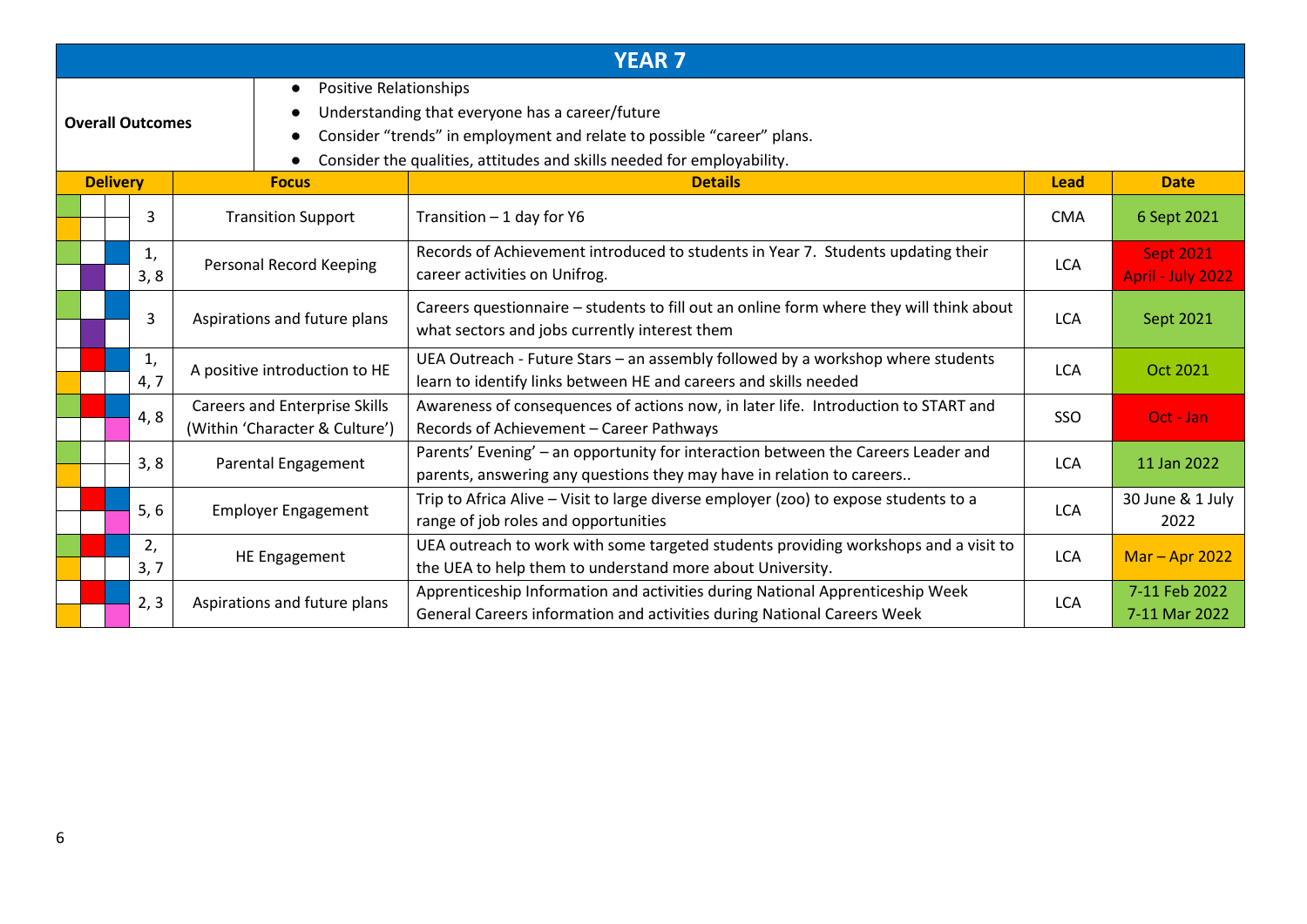|                                   | <b>YEAR 8</b>   |                |                                             |                                                                                                                                                                                                                                                                               |                                                                                                                                                             |             |                                       |
|-----------------------------------|-----------------|----------------|---------------------------------------------|-------------------------------------------------------------------------------------------------------------------------------------------------------------------------------------------------------------------------------------------------------------------------------|-------------------------------------------------------------------------------------------------------------------------------------------------------------|-------------|---------------------------------------|
| <b>Overall</b><br><b>Outcomes</b> |                 |                | $\bullet$<br>Exploring options and choices. | Re-visit qualities, attitudes and skills needed for employability.<br>Review experiences and achievements.<br>Understanding the functions and uses of money/how to manage money.<br>Understanding the economic and business environment and how school prepares you for this. |                                                                                                                                                             |             |                                       |
|                                   | <b>Delivery</b> |                |                                             | <b>Focus</b>                                                                                                                                                                                                                                                                  | <b>Details</b>                                                                                                                                              | <b>Lead</b> | <b>Date</b>                           |
|                                   |                 | 1, 3,<br>8     |                                             | <b>Personal Record Keeping</b>                                                                                                                                                                                                                                                | Records of Achievement – students reminded of these folders and how to use them.<br>Students updating their career activities on Unifrog.                   | <b>LCA</b>  | <b>Sept 2021</b><br>April - July 2022 |
|                                   |                 | 3              |                                             | <b>Aspirations and future plans</b>                                                                                                                                                                                                                                           | Careers questionnaire - students to fill out an online form where they will think about<br>what sectors and jobs currently interest them                    | <b>LCA</b>  | Sept 2021                             |
|                                   |                 | 1, 3,<br>5, 7  |                                             | Pathways                                                                                                                                                                                                                                                                      | Careers Fair for Years 7-11. Colleges, Universities and local businesses to take part                                                                       | <b>LCA</b>  | 18 Nov 2021                           |
|                                   |                 | 3, 8           |                                             | <b>Parental Engagement</b>                                                                                                                                                                                                                                                    | Parents' Evening' - an opportunity for interaction between the Careers Leader and<br>parents, answering any questions they may have in relation to careers. | <b>LCA</b>  | 26 April 2022                         |
|                                   |                 | 6              |                                             | <b>Employer Engagement</b>                                                                                                                                                                                                                                                    | Work Shadowing Day - all year 8 students will undertake a day of employment with a<br>member of their family or family friend to explore work skills        | <b>LCA</b>  | 18 May 2022                           |
|                                   |                 | $\overline{7}$ |                                             | <b>Careers and Employability</b>                                                                                                                                                                                                                                              | <b>Renew Your Future from ICANBE</b>                                                                                                                        | <b>NWR</b>  | <b>TBC</b>                            |
|                                   |                 | 7, 8           |                                             | <b>Mentoring of identified</b><br><b>HATs</b>                                                                                                                                                                                                                                 | Year 8 UEA Mentoring/tutoring for identified under-achieving HAT students (9 weeks)<br>- NEACO                                                              | <b>LCA</b>  | Feb - May 2022                        |
|                                   |                 | 4              |                                             | Learning new skills-First Aid                                                                                                                                                                                                                                                 | 3 day drop-down - First Aid training                                                                                                                        | <b>RSW</b>  | <b>TBC</b>                            |
|                                   |                 | 4, 5           |                                             | <b>Enterprise Education</b>                                                                                                                                                                                                                                                   | Drop Down Day TBC Working with DementiaUK - tied into Dementia Action Week<br>(https://www.alzheimers.org.uk/get-involved/dementia-action-week)             | SSO/LCA     | <b>TBC</b>                            |
|                                   |                 | 7,8            |                                             | <b>HE Engagement</b>                                                                                                                                                                                                                                                          | UEA outreach to work with some targeted students providing workshops and a visit to<br>the UEA to help them to understand more about University.            | <b>LCA</b>  | 22 Nov 2022                           |
|                                   |                 | 2, 3           |                                             | <b>Aspirations and future plans</b>                                                                                                                                                                                                                                           | Apprenticeship Information and activities during National Apprenticeship Week<br>General Careers information and activities during National Careers Week    | <b>LCA</b>  | 7-11 Feb 2022<br>7-11 Mar 2022        |
|                                   |                 | $\overline{7}$ |                                             | University life - Widening<br><b>Aspirations</b>                                                                                                                                                                                                                              | A trip to the Sainsbury Centre at the UEA for art students to experience workshops at<br>the University and have a tour of the site                         | <b>LCA</b>  | 13 July 2022                          |
|                                   |                 | 4              |                                             | <b>STEM</b>                                                                                                                                                                                                                                                                   | The Great Egg Race                                                                                                                                          | <b>NWR</b>  | Easter 2022                           |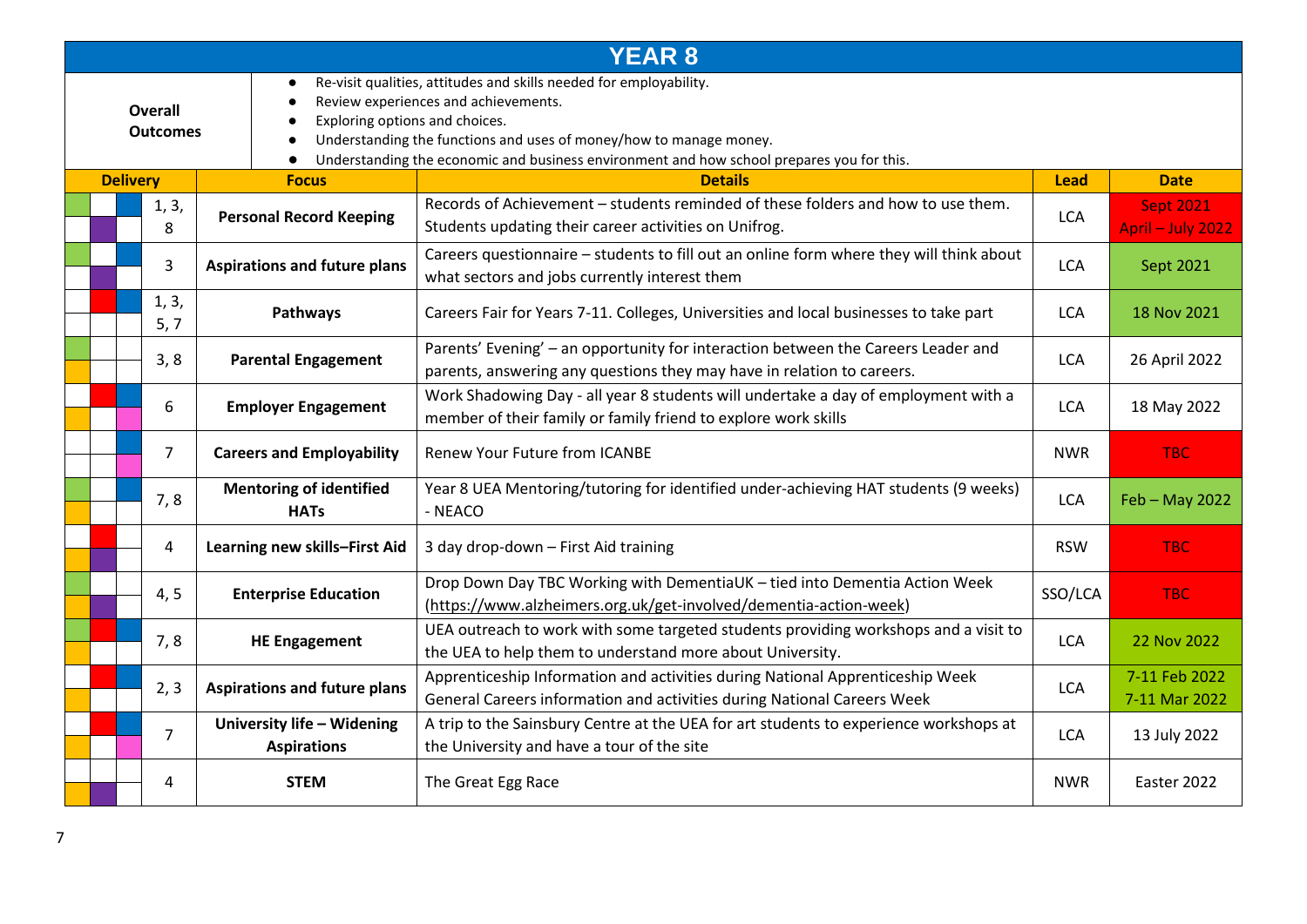| <b>YEAR 9</b>                                                                                                                                                                                                                                  |               |                                                   |                                                                                                                                                               |                          |                                             |  |  |
|------------------------------------------------------------------------------------------------------------------------------------------------------------------------------------------------------------------------------------------------|---------------|---------------------------------------------------|---------------------------------------------------------------------------------------------------------------------------------------------------------------|--------------------------|---------------------------------------------|--|--|
| Making the link between GCSE courses selected and University life/Careers<br>$\bullet$<br>Review experiences and achievements.<br><b>Overall Outcomes</b><br>$\bullet$<br>To explore skills required to work as a team through renewables task |               |                                                   |                                                                                                                                                               |                          |                                             |  |  |
| <b>Delivery</b>                                                                                                                                                                                                                                |               | <b>Focus</b>                                      | <b>Details</b>                                                                                                                                                | <b>Lead</b>              | <b>Date</b>                                 |  |  |
|                                                                                                                                                                                                                                                | 1, 3,<br>8    | <b>Personal Record Keeping</b>                    | Records of Achievement – students reminded of these folders and how to use<br>them. Students updating career activities on Unifrog.                           | <b>LCA</b>               | <b>Sept 2021</b><br><b>April -July 2022</b> |  |  |
|                                                                                                                                                                                                                                                | 3             | <b>Aspirations and future plans</b>               | Careers questionnaire - students to fill out an online form where they will think<br>about what sectors and jobs currently interest them                      | <b>LCA</b>               | Sept 2021                                   |  |  |
|                                                                                                                                                                                                                                                | 1, 3,<br>5, 7 | Pathways                                          | Careers Fair for Years 9-11. Colleges, Universities and local businesses to take<br>part                                                                      | <b>LCA</b>               | 18 Nov 2021                                 |  |  |
|                                                                                                                                                                                                                                                | 3, 8          | <b>Parental Engagement</b>                        | Options' Evening' - a chance for students and parents to understand what<br>subjects are on offer at KS4 - followed by taster sessions in GCSE option classes | SSO/LCA                  | 03 Mar 2022                                 |  |  |
|                                                                                                                                                                                                                                                | 3, 8          | <b>Parental Engagement</b>                        | Parents' Evening' - an opportunity for interaction between the Careers Leader<br>and parents, answering any questions they may have in relation to careers    | <b>LCA</b>               | 22 Mar 2022                                 |  |  |
|                                                                                                                                                                                                                                                | 4             | <b>STEM and Renewables -</b><br>working as a team | Drop Down Day - TBC using Enterprise Advisors (NCC)<br>STEM Drop Down - in partnership with Youth STEM Award                                                  | <b>LCA</b><br><b>NWR</b> | <b>TBC</b><br><b>TBC</b>                    |  |  |
|                                                                                                                                                                                                                                                | 7,8           | University life - Widening<br><b>Aspirations</b>  | Two visits to the UEA (split in half year groups) where students get to tour the<br>campus and visit specific subjects (to be picked in advance)              | <b>LCA</b>               | <b>Summer Term</b><br>2022                  |  |  |
|                                                                                                                                                                                                                                                | 7,8           | <b>Mentoring of identified HATs</b>               | Year 9 UEA Mentoring/Tutoring for identified under-achieving HAT students (9<br>weeks) - NEACO                                                                | <b>LCA</b>               | Feb - May 2022                              |  |  |
|                                                                                                                                                                                                                                                | 7, 8          | University life - Widening<br><b>Aspirations</b>  | UEA outreach to work with some targeted students on giving them a 'Dragon<br>Den' type challenge which includes a trip to the UEA.                            | <b>LCA</b>               | Mar - April 2022                            |  |  |
|                                                                                                                                                                                                                                                | 2, 3          | <b>Aspirations and future plans</b>               | Apprenticeship Information and activities during National Apprenticeship Week<br>General Careers information and activities during National Careers Week      | <b>LCA</b><br><b>LCA</b> | 7-11 Feb 2022<br>7-11 Mar 2022              |  |  |
|                                                                                                                                                                                                                                                | 2, 3,<br>5    | <b>Aspirations and future plans</b>               | NEACO working with targeted students helping with option choices and careers<br>information and advice                                                        | <b>LCA</b>               | Dec 21 - Jan 22                             |  |  |
|                                                                                                                                                                                                                                                | 3, 7          | <b>Further Education experience</b>               |                                                                                                                                                               | NWR/LCA                  | <b>March 2022</b>                           |  |  |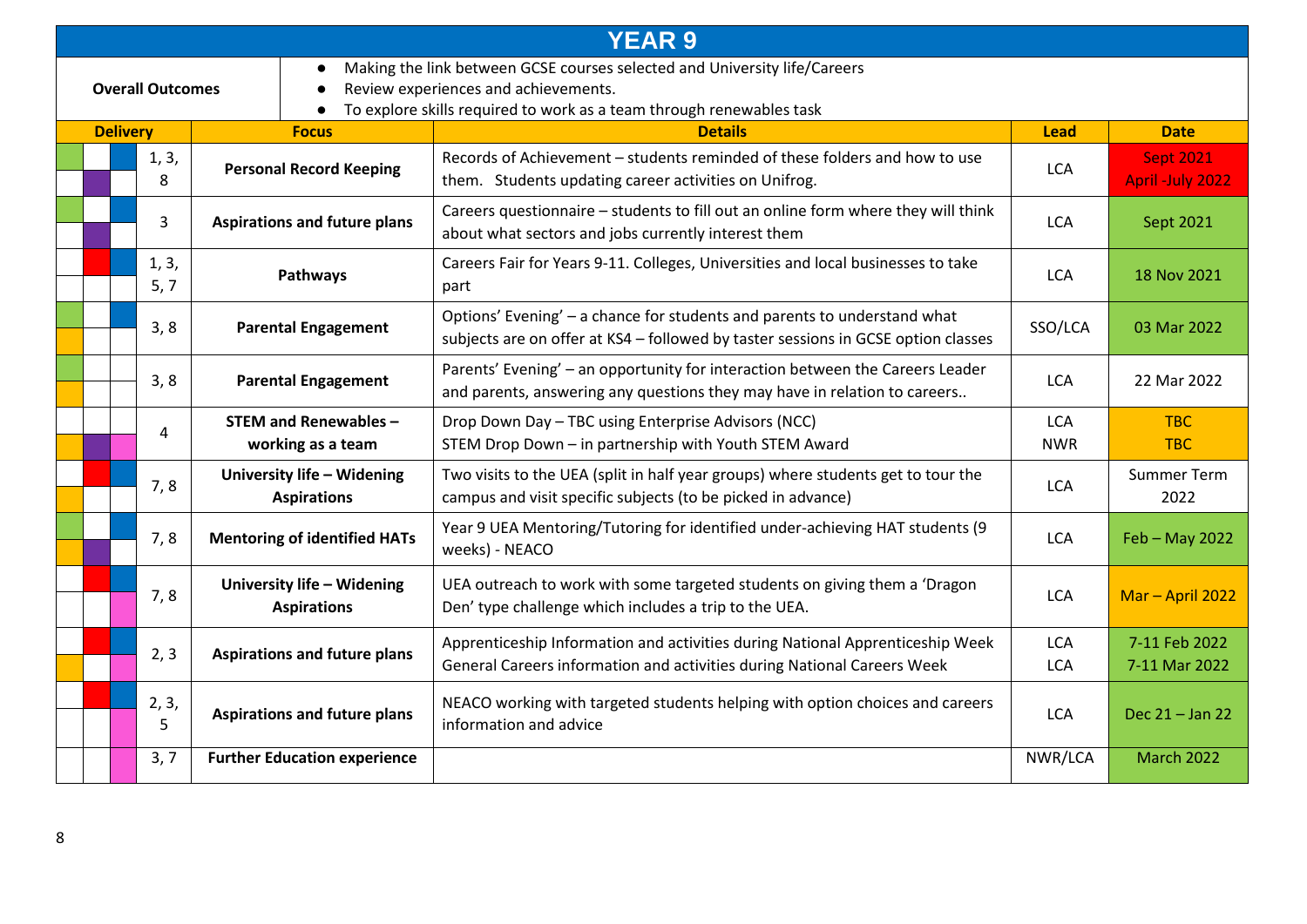|  |  | <sup>1</sup> Selected students having the opportunity to experience STEM taster sessions in |  |
|--|--|---------------------------------------------------------------------------------------------|--|
|  |  | <sup>1</sup> Engineering at the local sixth form college                                    |  |
|  |  |                                                                                             |  |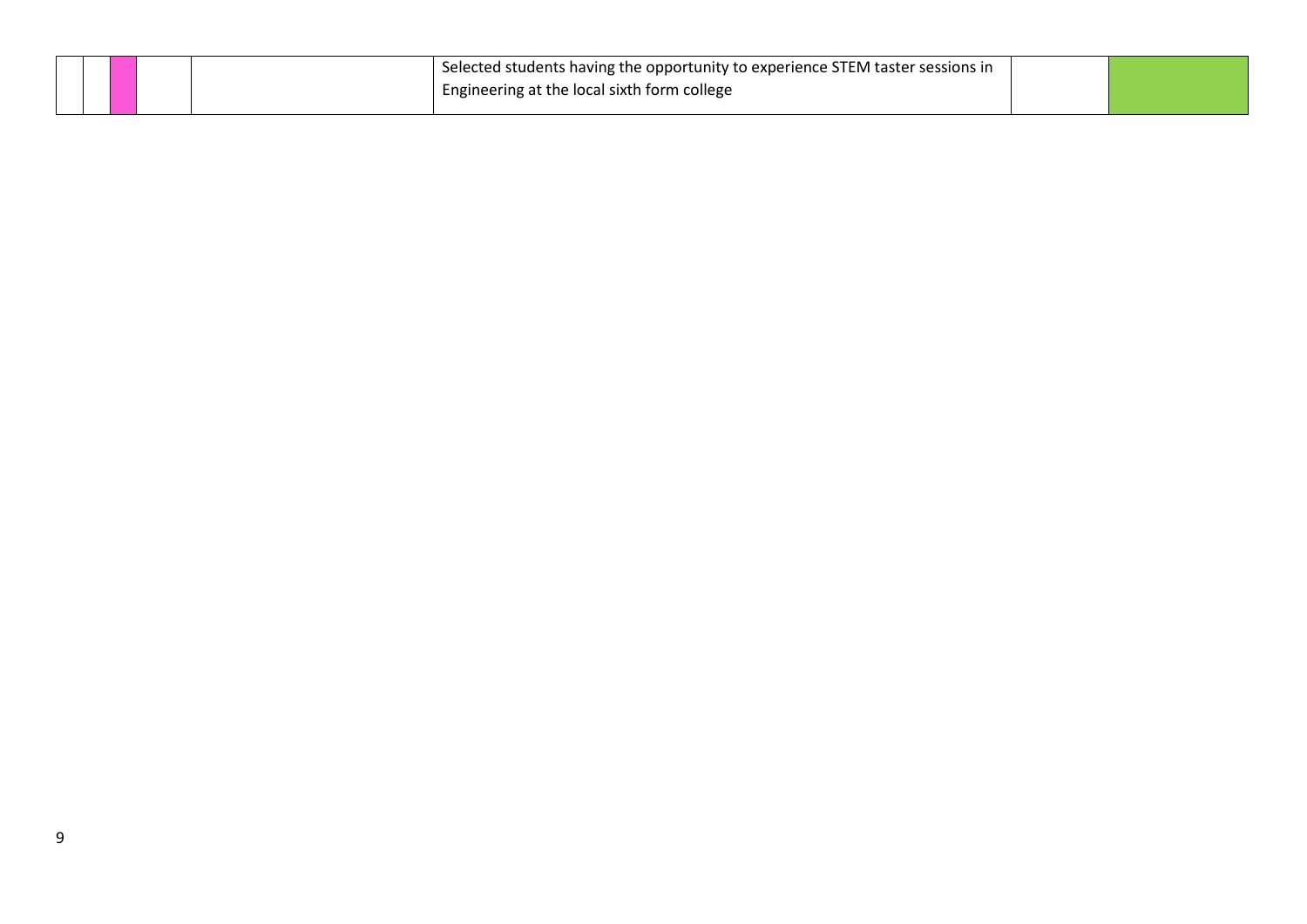|                         | <b>YEAR 10</b>  |               |                                                  |                                                                                                                                                                                        |                          |                                |  |
|-------------------------|-----------------|---------------|--------------------------------------------------|----------------------------------------------------------------------------------------------------------------------------------------------------------------------------------------|--------------------------|--------------------------------|--|
| <b>Overall Outcomes</b> |                 |               |                                                  | Making the link between GCSE courses selected and careers<br>Review experiences and achievements.<br>Interview and employability skills                                                |                          |                                |  |
|                         | <b>Delivery</b> |               | <b>Focus</b>                                     | <b>Details</b>                                                                                                                                                                         | <b>Lead</b>              | <b>Date</b>                    |  |
|                         |                 | 3             | <b>Aspirations and future plans</b>              | Careers questionnaire - students to fill out an online form where they will think<br>about what sectors and jobs currently interest them                                               | <b>LCA</b>               | Sept 2021                      |  |
|                         |                 | 2, 3          | <b>Personal Record Keeping</b>                   | Students updating career activities on Unifrog.                                                                                                                                        | <b>LCA</b>               | April -July 2022               |  |
|                         |                 | 1, 3,<br>5, 7 | Pathways                                         | Careers Fair for Years 9-11. Colleges, Universities and local businesses to take part                                                                                                  | <b>LCA</b>               | 18 Nov 2021                    |  |
|                         |                 | 3, 8          | <b>Parental Engagement</b>                       | Parents' Evening' - an opportunity for interaction between the Careers Leader and<br>parents, answering any questions they may have in relation to careers                             | <b>LCA</b>               | 29 Mar 2022                    |  |
|                         |                 | 5, 8          | Work preparation and<br>employability skills     | Work Experience Preparation lessons including interview skills and CV writing                                                                                                          | SSO/LCA                  | 16-17 June 2022                |  |
|                         |                 | 5, 6          | <b>Employer Engagement</b>                       | Work Experience Week. Working with 'WEX Norfolk' - all year 10 students to gain<br>a week of work experience at their chosen employment                                                | <b>LCA</b>               | 20-24 June 2022                |  |
|                         |                 | 7,8           | University life - Widening<br><b>Aspirations</b> | UEA outreach to work with some targeted students within a couple of workshops,<br>to help them understand their HE and Post 16 choices and how subjects relate to<br>different careers | <b>LCA</b>               | <b>TBC</b>                     |  |
|                         |                 | 2, 3          | <b>Aspirations and future plans</b>              | Apprenticeship Information and activities during National Apprenticeship Week<br>General Careers information and activities during National Careers Week                               | <b>LCA</b><br><b>LCA</b> | 7-11 Feb 2022<br>7-11 Mar 2022 |  |
|                         |                 | 3, 7          | <b>Further Education experience</b>              | Selected students having the opportunity to experience STEM taster sessions in<br>maths, Science, Engineering, Music and Drama at the local sixth form college                         | NWR/LCA                  | <b>March 2022</b>              |  |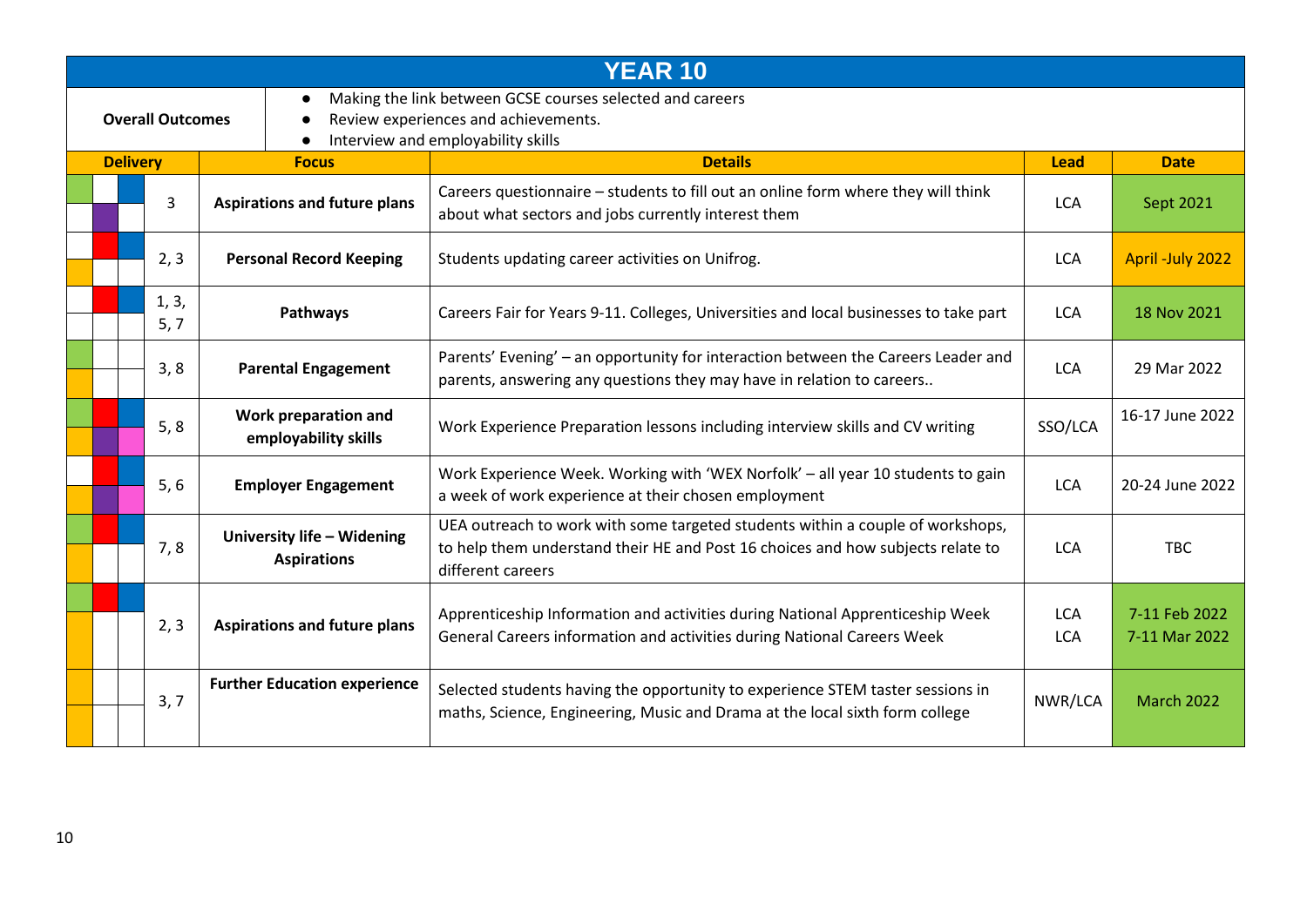|                         | <b>YEAR 11</b>  |                |                                                                                                                                                          |                                                                                                                                                          |                          |                                 |  |
|-------------------------|-----------------|----------------|----------------------------------------------------------------------------------------------------------------------------------------------------------|----------------------------------------------------------------------------------------------------------------------------------------------------------|--------------------------|---------------------------------|--|
| <b>Overall Outcomes</b> |                 |                | Making the link between GCSE and FE and HE<br>Review experiences and achievements.<br>Interview and employability skills<br><b>Preparing for Success</b> |                                                                                                                                                          |                          |                                 |  |
|                         | <b>Delivery</b> |                | <b>Focus</b>                                                                                                                                             | <b>Details</b>                                                                                                                                           | <b>Lead</b>              | <b>Date</b>                     |  |
|                         |                 | 3              | <b>Aspirations and future plans</b>                                                                                                                      | Careers questionnaire - students to fill out an online form where they will think about<br>what sectors and jobs currently interest them                 | <b>LCA</b>               | Sept 2021                       |  |
|                         |                 | 3, 8           | <b>Pathways - Future Planning</b>                                                                                                                        | One-to-one meetings with qualified careers guidance personnel                                                                                            | <b>LCA</b>               | Sept 2021-<br><b>March 2022</b> |  |
|                         |                 | $\overline{4}$ | <b>Maximize Potential</b>                                                                                                                                | Delivered through Booster sessions in half year groups. Focus on study skills and<br>examination preparation.                                            | <b>GPI</b>               | Oct 2021                        |  |
|                         |                 | 7,8            | <b>Pathways - Future Planning</b>                                                                                                                        | College Visits and application forms to be completed during Form rolling booking of<br>ICT rooms                                                         | <b>LCA</b>               | By March 2022                   |  |
|                         |                 | 3, 8           | <b>Parental Engagement</b>                                                                                                                               | Parents' Evening                                                                                                                                         | SSO                      | 6 January 2022                  |  |
|                         |                 | 3, 8           | <b>Parental Engagement</b>                                                                                                                               | Revision Skills Evening - UEA to lead                                                                                                                    | <b>LCA</b>               | 25 March 2022                   |  |
|                         |                 | 1, 3,<br>5, 7  | Pathways                                                                                                                                                 | Careers Fair for Years 9-11. Colleges, Universities and local businesses to take part                                                                    | <b>LCA</b>               | 18 Nov 2021                     |  |
|                         |                 | 3, 7           | <b>Pathways - Future Planning</b>                                                                                                                        | Assemblies from local Colleges during Form Time                                                                                                          | <b>LCA</b>               | Nov - Dec 2021                  |  |
|                         |                 | 3, 4           | <b>Career Learning</b>                                                                                                                                   | Employability Sessions to take place during Form, including interview skills, CV<br>creation, writing a covering letter                                  | SSO                      | From Jan 2022                   |  |
|                         |                 | 3              | <b>Pathways - Future Planning</b>                                                                                                                        | National Citizenship Service workshops with Form Period 5                                                                                                | SSO                      | <b>TBC</b>                      |  |
|                         |                 | 7, 8           | <b>HE Engagement</b>                                                                                                                                     | NEACO supporting students with their post-16 options and college applications                                                                            | <b>LCA</b>               | Jan - Mar 2022                  |  |
|                         |                 | 2, 3           | <b>Aspirations and future plans</b>                                                                                                                      | Apprenticeship Information and activities during National Apprenticeship Week<br>General Careers information and activities during National Careers Week | <b>LCA</b><br><b>LCA</b> | 7-11 Feb 2022<br>7-11 Mar 2022  |  |